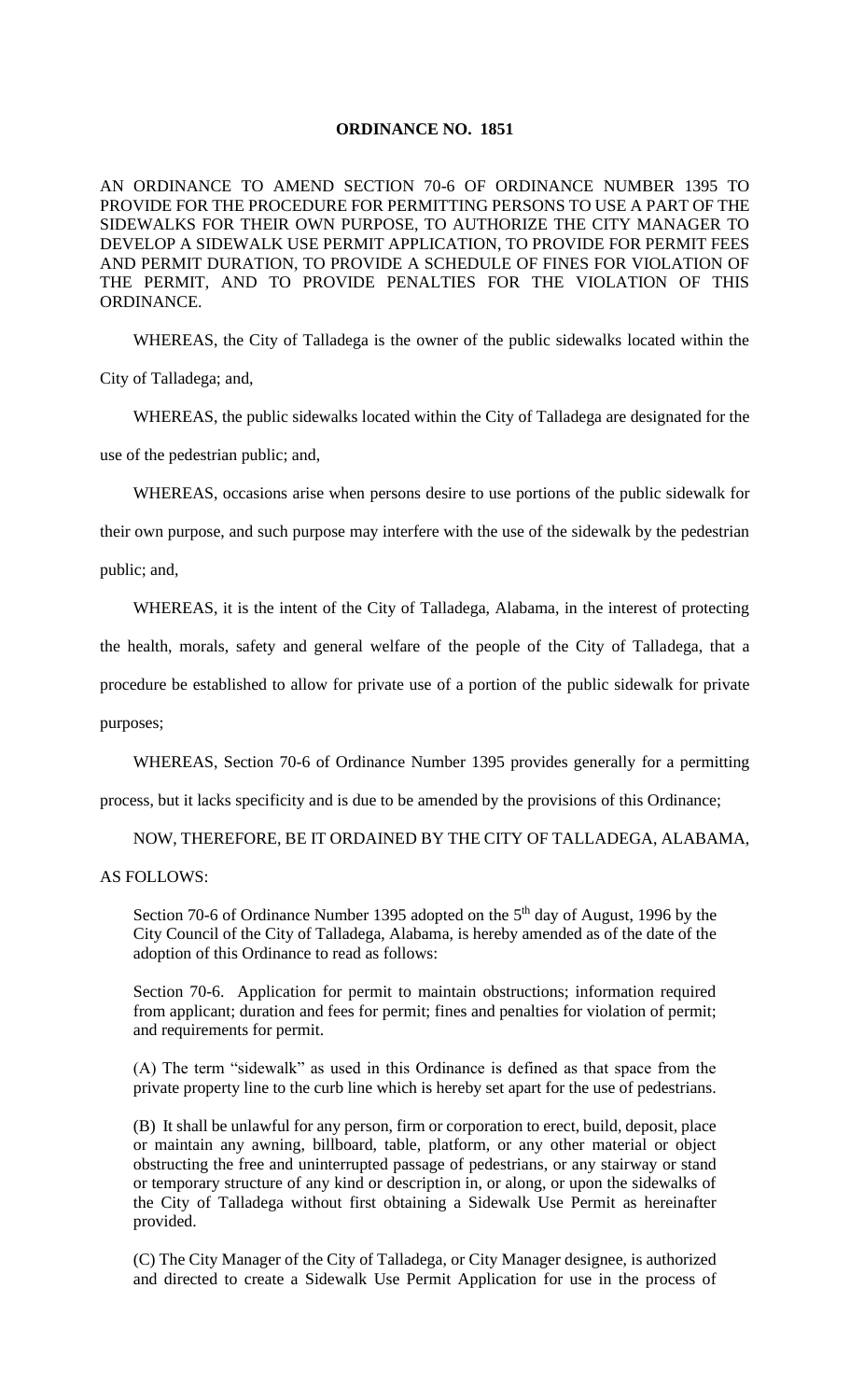granting a permit to a private person to use the public sidewalk for private purposes. The Sidewalk Use Permit Application shall include the following information:

(1) The area of the sidewalk to be used, the proposed use, the requested time of use, the duration of use, the property address adjoining the public sidewalk, the current zoning of the property address, a detailed description of the requested use, the requested start date of the use, the requested completion date of the use, the name, address and telephone number of the property owner, the name, address and telephone number of the requesting party, and such other information as the City Manager deems necessary to properly identify the proposed use.

(2) The property owner/requesting party shall provide the following with the Sidewalk Use Permit Application:

(i) a vicinity map showing a site plan (showing tables, chairs, parking, displays, garbage containers, signage and as built existing conditions) to scale with dimensions; specifications for chairs, tables, bollards, rails, trash cans, signs, and all fixtures, with material and weights noted; separation barrier including railing layout, specifications;

(ii) a copy of the owner's liability insurance certificate; and

(iii) such other matters as the City Manager shall deem necessary to be included in the application.

(3) The duration of the Sidewalk Use Permit shall be one calendar year only.

(3) One permit shall be issued for each storefront, property frontage or business.

(4) The permit application fee for all permits is \$25.00.

 (5) The following fines shall apply for any violation of the requirements of any Sidewalk Use Permit:

(i) For obstruction of traffic patterns the fine for a first violation is \$100.00; the fine for a second violation is \$150.00; the fine for a third violation is \$250.00; the fine for a fourth violation is revocation of the Sidewalk Use Permit.

(ii) For obstruction of pedestrian patterns the fine for a first violation is \$100.00; the fine for a second violation is \$150.00; the fine for a third violation is \$250.00; the fine for a fourth violation is revocation of the Sidewalk Use Permit.

(iii) For unsanitary conditions and trash on the public sidewalk the fine for a first violation is \$50.00; the fine for a second violation is \$100.00; the fine for a third violation is \$200.00; the fine for a fourth violation is revocation of the Sidewalk Use Permit.

(iv) For failure to remove storm required items the fine for a first violation is \$50.00; the fine for a second violation is \$100.00; the fine for a third violation is \$200.00; the fine for a fourth violation is revocation of the Sidewalk Use Permit.

(v) If a permit is revoked, another permit will not be issued to the same permittee at the same site described in the Sidewalk Use Permit.

 (6) A permit application for a Sidewalk Use Permit and the permittee granted such Sidewalk Use Permit shall adhere to the following requirements:

(i) No Point of Sales allowed on sidewalks.

(ii) No waiter service, or sale of merchandise allowed on sidewalks.

(iii) All seating, furniture, tables and chairs shall be of substantial weight or design to prevent movement or overturning from wind. No plastic, rubber, or breakable materials allowed.

(iv) All umbrellas shall be a single color with no logos. Umbrellas must be removed during heavy rain events, high winds, and after closing.

(v) No alterations may be made to the sidewalk/hardscape without written permission of the City of Talladega.

(vi) The area shall be free and clean of garbage, which shall be removed daily or as needed to prevent trash container overflow or spillage onto the pedestrian pathway or storm sewer system. Any food service permittee shall empty the municipal garbage receptacle located within the permit area daily.

(vii) The sidewalk/hardscape area shall be swept daily and washed as needed, at least weekly, to prevent slippery substances and blight on the sidewalk/hardscape.